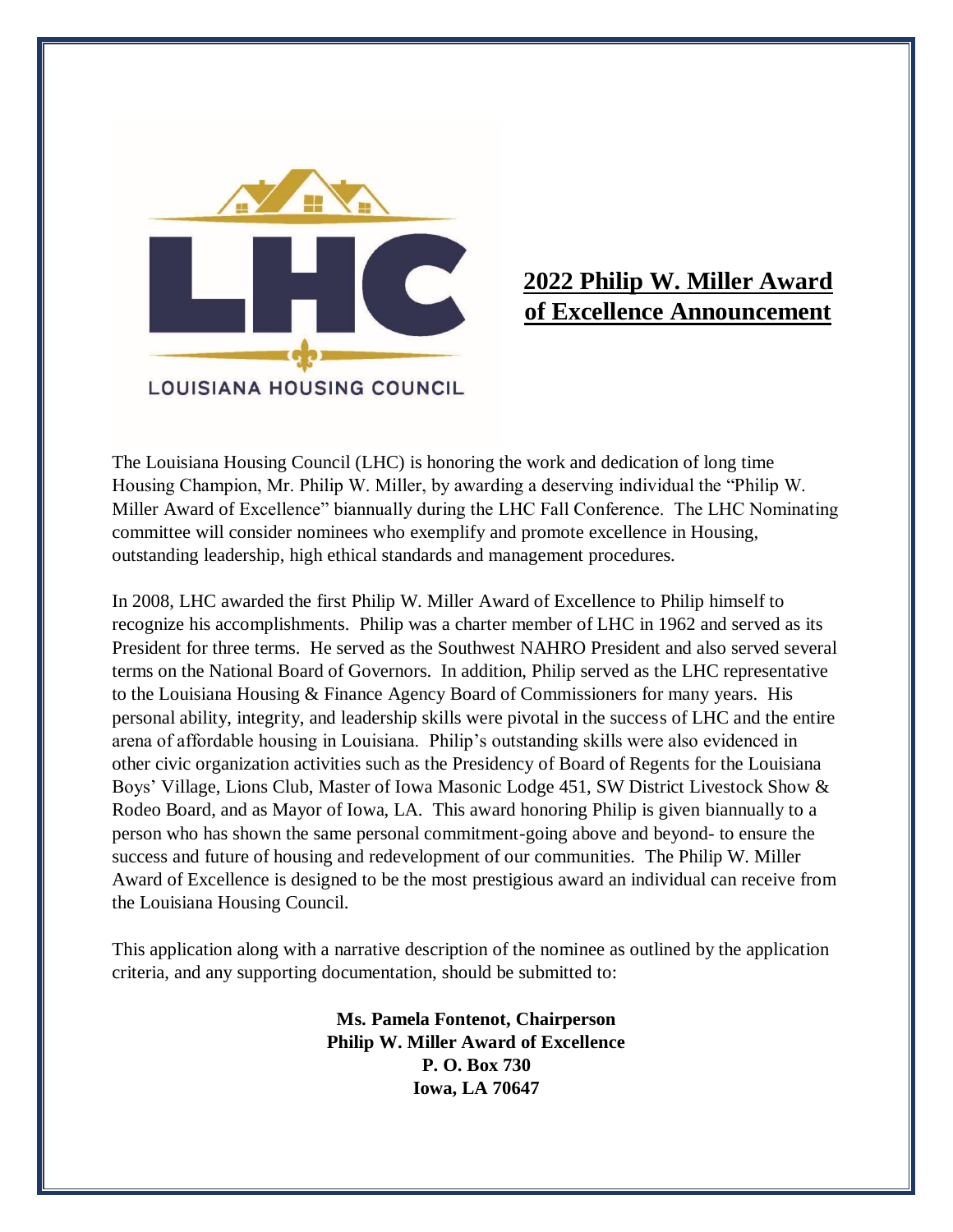# **POSTMARK DEADLINE FOR ENTRY IS JULY 31, 2022**

Applications will be reviewed by the sitting LHC Nominating Committee, and the winner will be honored at the 2022 LHC Fall Conference in New Orleans, Louisiana in September at the Philip W. Miller Award of Excellence Banquet.

The individual making the nomination will be responsible for assisting the committee with any video presentation at the award ceremony should their nominee win, if necessary.

# **2022 Philip W. Miller Award of Excellence Application**

|  | Length of Service: _______________ |  |
|--|------------------------------------|--|
|  |                                    |  |
|  | City/St/Zip:                       |  |
|  |                                    |  |
|  |                                    |  |
|  |                                    |  |
|  | City/St/Zip:                       |  |
|  |                                    |  |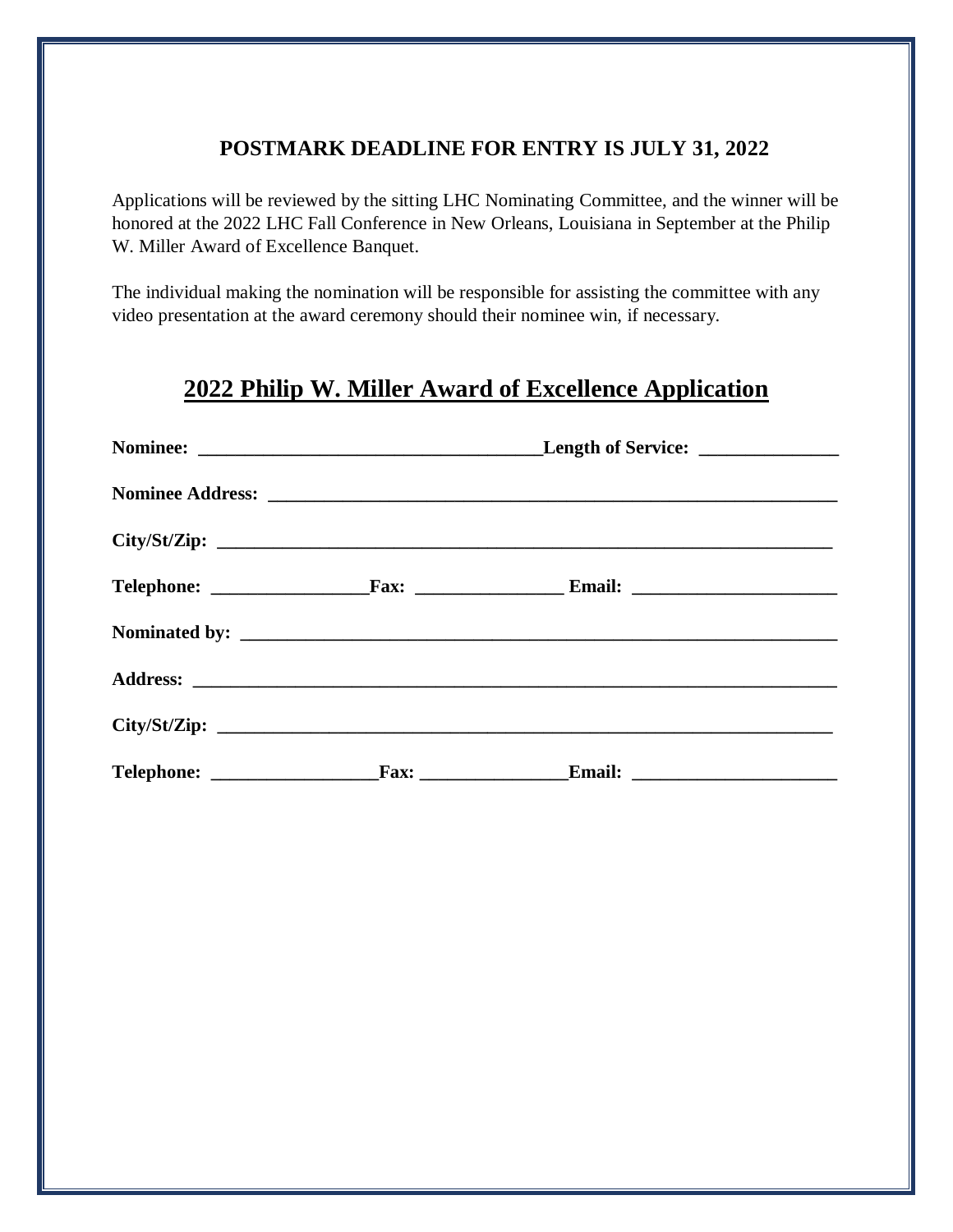### **Required:**

#### **Narrative:**

The entry must contain a full narrative description of the nominee including his or her current position and title, length of service with the agency and the name of the agency he/she works at. Submit a resume along with this requirement. The nomination should highlight the accomplishments of the nominee in the Housing community and in other civic organizations as relate to the housing industry. In addition to the narrative required, newspaper articles, pictures or other supporting documents MAY be submitted. All information is subject to verification.

The award recognizes the cumulative achievements of a professional who throughout his or her career has served as a role model for others and has consistently exhibited the highest professional standards so the narrative must describe how he/she has met this achievement.

The nominee must have been employed by a Housing Agency at the time the work being was performed but may now be retired. The nominee must possess a minimum of 20 years of experience in the housing industry, *which may include but is not limited to public housing, low income tax credit, and other affordable housing.* The narrative of the nomination must document how the nominee meets this requirement.

The narrative should list the nominees' education and any other pertinent background information that will assist in the evaluation of their achievements. As an example, narrative should list any awards or citations from Housing and Civic Organizations (including LHC) and provide a copy of the citation, if available. Narrative should note if this is a local, state, regional, or national chapter of the organization. The focus should be on Housing and/or related organizations.

The award may be given posthumously to a qualified nominee. If such a nominee is made, the narrative nomination should include the name and contact information for the family member who will accept on behalf of the nominee.

A monetary award of \$1,500 will be given to a charitable organization of the recipient's choice. Funds will be paid directly by LHC treasurer to the recipient organization. This information will be determined after award is made.